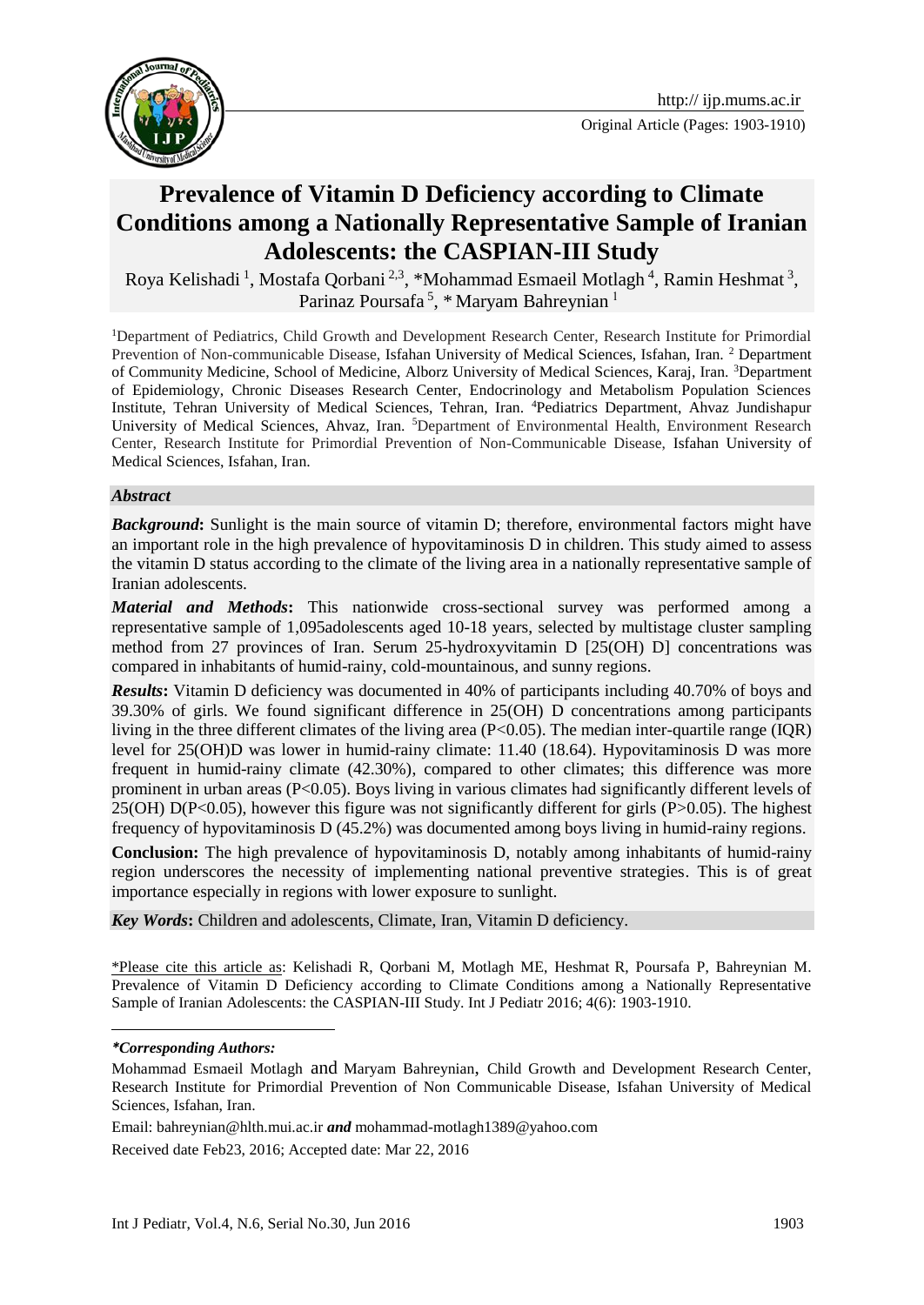### **1- INTRODUCTION**

 Vitamin D is a fat-soluble vitamin that is produced in sun-exposed skin, and is obtained from dietary intake in lower amounts. Liver and kidneys are two important organs that activate vitamin D as 1,25-dihydroxy vitamin D3 [\(1\)](#page-5-0). Vitamin D plays a key role in maintaining the mineral and skeletal homeostasis. Further associations of vitamin D status and risk of several chronic diseases as cardiovascular disease, multiple sclerosis, and inflammatory disorders are well documented [\(2-5\)](#page-5-1).

Vitamin D deficiency (hypovitaminosis D) is a major public health challenges in both developed and developing countries [\(6-9\)](#page-5-2). The consequences related to vitamin D deficiency include improper bone development and increased risk of some cancers, cardiovascular disease, type 1 diabetes and other autoimmune diseases  $(1, 10)$  $(1, 10)$ .

The prevalence of hypovitaminosis D varies significantly among different studies because of the diversity in populations studied and in the cut-offs used [\(11\)](#page-6-1). It has been estimated that 30-50% of both children and adults living in the US, Canada, Australia, New Zealand, Europe and Asia are vitamin D deficient [\(11-16\)](#page-6-1).

In spite of the important role of sunlight exposure in vitamin D synthesis, studies have indicated high prevalence of vitamin D deficiency in sunny areas located in the Middle-East countries such as Saudi Arabia, Qatar, United Arab Emirates, India, Turkey, and Iran [\(1,](#page-5-0) [11,](#page-6-1) [13,](#page-6-2) [14,](#page-6-3) [17\)](#page-6-4). A remarkably high rate of vitamin D deficiency is reported among 79.6% of 20- 69- year- old Iranian population [\(9\)](#page-5-3) and 46.2% of 14-18-year-old adolescents [\(18\)](#page-6-5). Various prevalence rates of vitamin D deficiency are reported among different age-groups of Iranian population, but all of them confirm high prevalence of hypovitaminosis D in different populations[\(8,](#page-5-4) [9,](#page-5-3) [18-20\)](#page-6-5).

Understanding the vitamin D status of different age-groups in a country and in a wide range of climate conditions of a community is necessary for development of new and practical programs to improve general health. Therefore, the present study was performed to investigate the prevalence of vitamin D deficiency among a nationally representative sample of Iranian adolescents living in areas with different climate conditions in Iran.

# **2-2. Measuring tools**

# **2-1. Study design and population**

This nationwide cross-sectional study was conducted as a sub-study of the third phase of a national school-based surveillance program entitled Childhood Adolescence Surveillance and PreventIon of Adult Noncommunicable disease (CASPIAN) study, in Iran. More details on the study are published elsewhere [\(21\)](#page-6-6). Briefly, the CASPIAN-III survey was performed on a stratified multi-stage probability sample of 5,625 children and adolescents, aged 10-18 years, living in urban and rural areas of 27 provinces in Iran.

# **2-2. Measuring tools**

Of 5,625 participants aged 10-18 years, who were selected by stratified multistage random sampling method from urban and rural areas of 27 provinces in Iran, 1,095 students were selected through systematic random method to measure their serum 25(OH)D concentration. After complete explanation of the study, written informed consent was obtained from parents and oral assent from students.

# **2-3. Methods**

Vitamin D levels were measured using blood samples collected after a 12-hour overnight fasting. Serum concentration of 25(OH)D was analyzed quantitatively using direct competitive immunoassay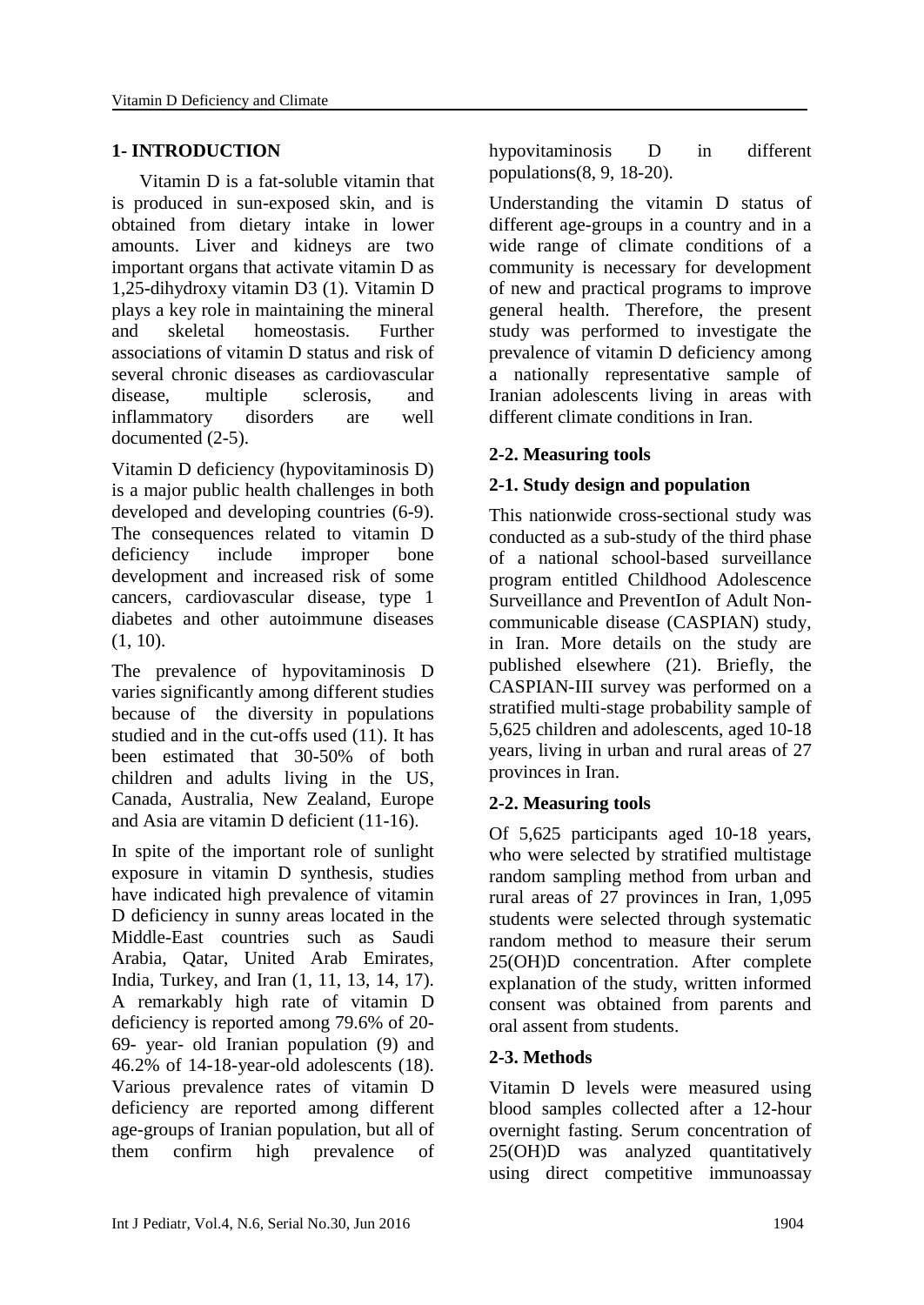chemiluminescene method and LIASON® 25 OH vitamin D assay TOTAL (DiaSorin, Inc.), with a coefficient of variation (CV) of 9.8%. Serum 25(OH)D concentration of less than 30ng/mL was considered as vitamin D deficiency, and vitamin D insufficiency was defined as a 25(OH)D concentration of 20 to 30 ng/ml [\(22\)](#page-6-7). Country classification into subnational regions was according to a previous study. In which, the sub-national areas were defined based on the combination of different factors including their geographical situation [\(23\)](#page-6-8). The regions were categorized as humid-rainy climate (North-Northeast), coldmountainous (West), and sunny climate (Central) parts.

# **2-4. Data analyses**

Normal distribution of serum 25(OH)D concentration was assessed using Kolmogrov- smirnov test and because of the lack of normality, the concentrations are presented as median and inter-quartile range (IQR), and were compared across regions by using Kruskal-Wallis test. Prevalence of vitamin D deficiency and insufficiency across regions was assessed using Pearson Chi-square test. Data were analyzed using survey data method in the Statacrop, 2011 (Stata Statistical Software: Release 12. College Station, TX: Stata Crop LP.Package). P<0.05 was considered as statistically significant.

# **2-5. Ethical considerations**

The ethical committees of Tehran and Isfahan University of Medical Sciences approved the main study, and the current sub-study was approved by the research and ethics committee of Isfahan University of Medical Sciences (ID Number: 190149).

# **3- RESULTS**

 This cross-sectional nationwide survey was conducted among 1,095 Iranian school

students (48.1% girls, 67.0% urban), with mean + standard deviation (SD) age of 14.74 + 2.60 years. More than 90% of the study participants were from public schools.

**[Table.1](http://www.sciencedirect.com/science/article/pii/S1875957214001971#tbl1)** demonstrates the median and IQR of vitamin D at national and regional levels according to gender and the living area. The median (IQR) for vitamin D concentration was 13.00 (20.56) ng/ml at national level. The median (IQR) of vitamin D concentration was 13.15 (17.41) for urban and 12.45 (20.99) for rural inhabitants. Although the humid-rainy climate (North, North-eastern regions) showed lower levels of 25(OH) D than cold-mountainous (West) and sunny (Central) climates, it was not statistically significant ( $P = 0.54$ ).

**Table.2** shows the prevalence of vitamin D insufficiency and deficiency at national and regional levels. In total, the prevalence of vitamin D deficiency was 40%, including 40.70% of boys and 39.30% of girls. Among urban students, 42.50% were vitamin D deficient, this figure was 40% for students living in rural areas. We found significant difference in 25(OH) D levels between three different climates (P=0.003). The highest prevalence of vitamin D deficiency was observed in humid-rainy climate (42.30%) followed by cold-mountainous (42.19%) and sunny (35.31%) climate, which was statistically significant ( $P = 0.003$ ). The prevalence of vitamin D deficiency in urban inhabitants of sunny climate (Central) was significantly lower than urban inhabitants of other regions (P=0.001). Moreover, the prevalence of vitamin D deficiency in boys living in sunny climate (Central) was significantly lower than boys in other regions (P=0.04). The lowest and highest frequency of vitamin D deficiency was documented among boys living in sunny (35.32%) and humid-rainy regions  $(45.26\%)$ , respectively.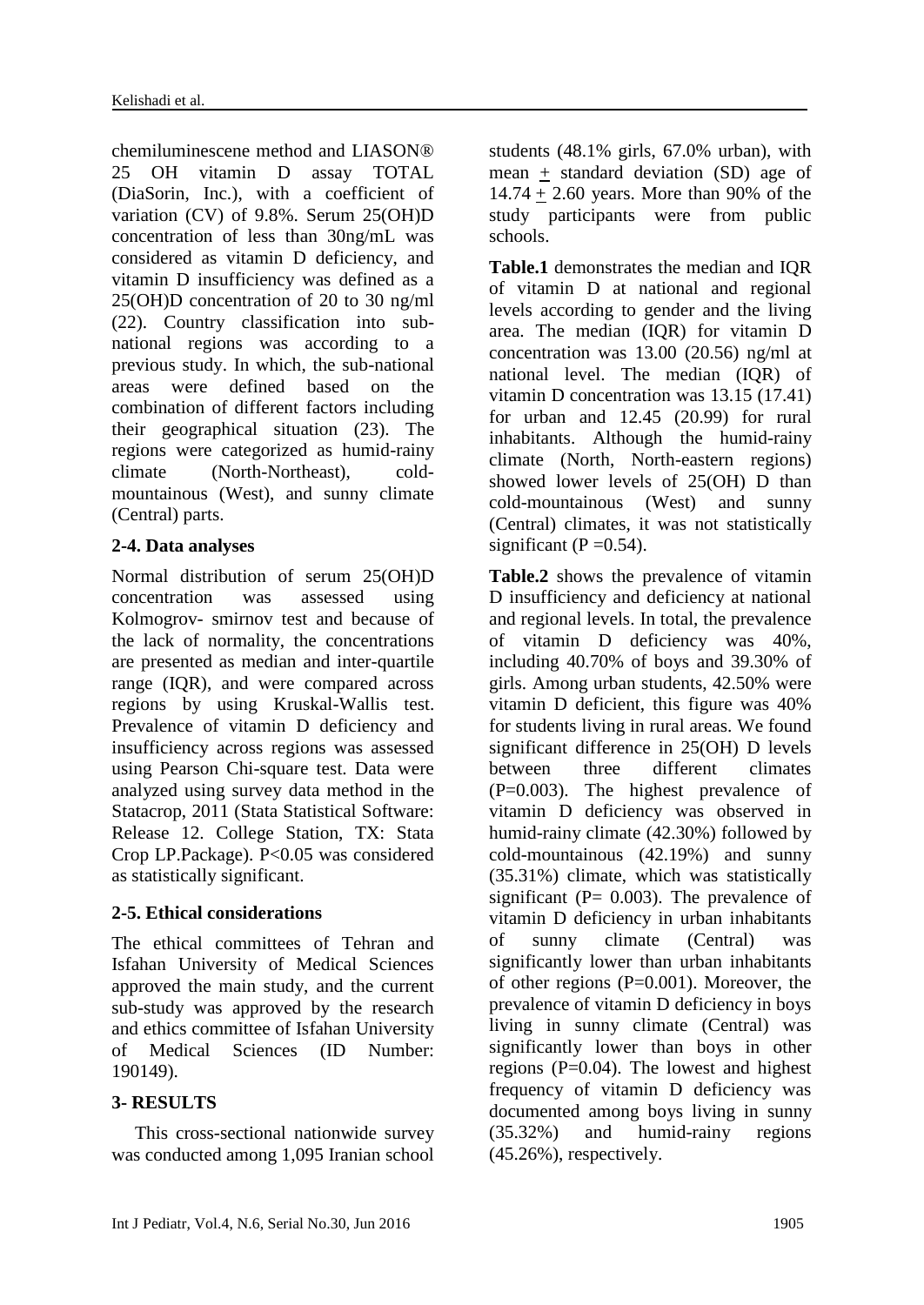| <b>Table 1:</b> Median (IQR) of 25(OH)D concentration of Iranian adolescents at national and regional |
|-------------------------------------------------------------------------------------------------------|
| levels by gender and living region: the CASPIAN-III study                                             |

| Vitamin D concentration |                 |               |               |               |         |  |  |
|-------------------------|-----------------|---------------|---------------|---------------|---------|--|--|
| Regions                 | North-Northeast | West          | Central       |               | P-value |  |  |
|                         | (Humid-rainy)   | (Mountainous) | (Sunny)       | National      |         |  |  |
| Variables               | Median (IQR)    | Median (IQR)  | Median (IQR)  | Median (IQR)  |         |  |  |
| <b>Boys</b>             | 10.85(18.77)    | 15.70 (25.54) | 13.20 (17.18) | 12.70 (21.80) | 0.27    |  |  |
| Girls                   | 13.60 (18.32)   | 11.90 (20.93) | 13.80 (17.97) | 13.20 (19.33) | 0.53    |  |  |
| Urban                   | 11.40 (16.52)   | 15.70 (25.41) | 14.10 (16.82) | 13.15 (17.41) | 0.11    |  |  |
| Rural                   | 13.90 (23.58)   | 12.30 (19.96) | 12.50(19.03)  | 12.45 (20.99) | 0.46    |  |  |
| Total                   | 11.40 (18.64)   | 13.55 (23.74) | 13.50 (17.40) | 13.00 (20.56) | 0.54    |  |  |

IQR: Inter quartile range,  $25<sup>th</sup> - 75<sup>th</sup>$ 

|                   | <b>Table 2.</b> Vitamin D status of adolescents at national and regional level by gender and living area: the |  |  |  |
|-------------------|---------------------------------------------------------------------------------------------------------------|--|--|--|
| CASPIAN-III study |                                                                                                               |  |  |  |

| Regions     |              |                 |               |             |             |         |  |
|-------------|--------------|-----------------|---------------|-------------|-------------|---------|--|
| Varibles    |              | North-Northeast | West          | Central     | National    | P-value |  |
|             |              | (humid-rainy)   | (mountainous) |             |             |         |  |
|             |              | N(%)            | N(%)          | N(%)        | N(%)        |         |  |
|             | Deficient    | 86 (45.26)      | 80 (41.03)    | 65 (35.52)  | 231 (40.70) |         |  |
| <b>Boys</b> | Insufficient | 66 (34.74)      | 61 (31.28)    | 81 (44.26)  | 208 (36.60) | 0.04    |  |
|             | Sufficient   | 38 (20.00)      | 54 (27.96)    | 37(20.22)   | 129 (22.70) |         |  |
| Girls       | Deficient    | 65 (38.92)      | 82 (43.39)    | 60(35.09)   | 207 (39.30) |         |  |
|             | Insufficient | 68 (40.72)      | 66 (34.92)    | 84 (49.12)  | 218 (41.40) | 0.10    |  |
|             | Sufficient   | 34 (20.36)      | 41 (21.69)    | 27 (15.79)  | 102 (19.40) |         |  |
| Urban       | Deficient    | 109 (42.58)     | 111(41.11)    | 64 (30.77)  | 284 (38.70) |         |  |
|             | Insufficient | 101 (39.45)     | 88 (32.59)    | 106 (50.96) | 295 (40.20) | 0.001   |  |
|             | Sufficient   | 46 (17.97)      | 71 (26.30)    | 38 (18.27)  | 155(21.10)  |         |  |
| Rural       | Deficient    | 42 (41.58)      | 51 (44.74)    | 60 (41.38)  | 153 (42.50) |         |  |
|             | Insufficient | 33 (32.67)      | 39 (34.21)    | 59 (40.69)  | 131 (36.40) | 0.52    |  |
|             | Sufficient   | 26 (25.74)      | 24(21.05)     | 26 (17.93)  | 76 (21.10)  |         |  |
| Total       | Deficient    | 151 (42.30)     | 162 (42.19)   | 125(35.31)  | 438 (40.00) |         |  |
|             | Insufficient | 134 (37.54)     | 127 (33.07)   | 165(46.61)  | 426 (38.90) | 0.003   |  |
|             | Sufficient   | 72 (20.17)      | 95 (24.74)    | 64 (18.08)  | 231 (21.10) |         |  |

Data are presented as number (%)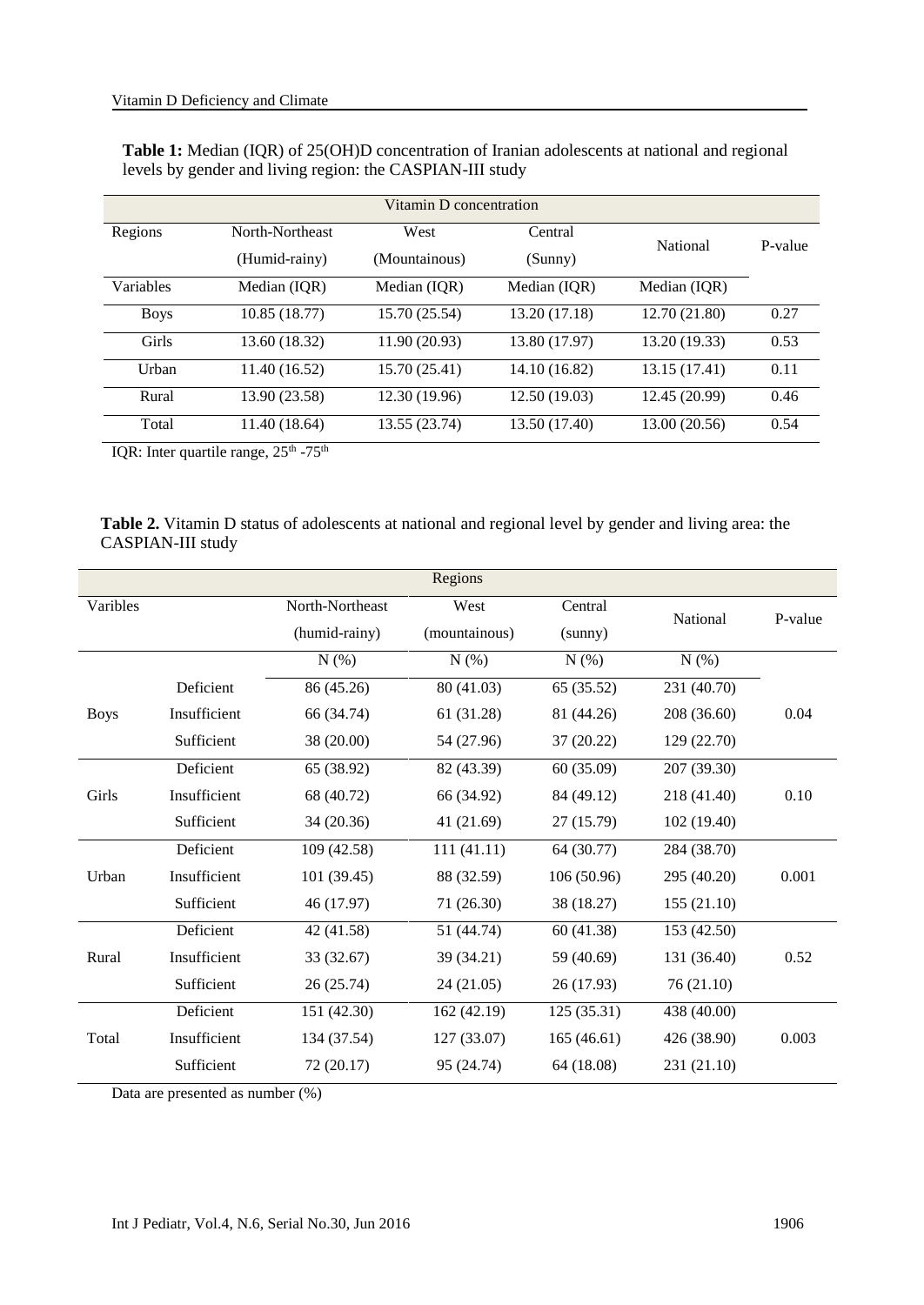# **4- DISCUSSION**

 This study revealed significant difference in 25(OH)D levels between three diverse climates, with the highest frequency of hypovitaminosis D observed among boys living in humid-rainy climate, in Iran.

Results of previous studies in Iran reported relatively high prevalence of vitamin D deficiency among different age groups [\(8,](#page-5-4) [17-19\)](#page-6-4). In these studies, high-school students, pregnant women, and newborns were the most vulnerable groups for hypovitaminosis D [\(8,](#page-5-4) [19,](#page-6-9) [20\)](#page-6-10).

Vitamin D deficiency is recognized as a widespread disorder among different populations because of the lack of sufficient sunlight exposure and/or insufficient dietary intakes [\(24-26\)](#page-6-11). In addition to the large number of vitamin D functions, there are several non-skeletal roles of vitamin D including modulation of immune system [\(27\)](#page-7-0), increasing insulin production, increment of myocardial contractility and inhibition of rennin system [\(1,](#page-5-0) [28\)](#page-7-1). Thus, vitamin D deficiency might lead to increase the risk of immune and non-immune disorders such as type-1 diabetes, rheumatoid arthritis and congestive heart failure [\(1\)](#page-5-0).

Determinants of vitamin D levels among different age groups in a country and in diverse climates seem necessary and might have useful implications in practice for general health. In our study, similar patterns of vitamin D deficiency were documented among boys and girls. It might represent the other causes leading to vitamin D deficiency rather than gender differences such as clothing style and exposure to sunlight. Our findings are consistent with another study that found a high prevalence of vitamin D deficiency among Iranian adults [\(17\)](#page-6-4).

In the present study, we found the highest frequency of vitamin D deficiency among inhabitants of humid-rainy climate. This

Int J Pediatr, Vol.4, N.6, Serial No.30, Jun 2016 1907

region is almost all days rainy, therefore limited exposure to sunlight might explain this higher frequency compared to other climates. As the dietary habits in different parts of the country have the same pattern, the current finding underscores the role of environmental factors in the high prevalence of hypovitaminosis D in Iran.

A growing body of evidence exists on the high prevalence of vitamin D deficiency at global level [\(29-31\)](#page-7-2). Despite different causes of vitamin D deficiency, diverse methods and measurements of serum vitamin D levels, air pollution might be considered as a possible leading cause of vitamin D insufficiency and/or deficiency.

Previous studies have demonstrated the effect of atmospheric pollution on vitamin D concentration [\(32,](#page-7-3) [33\)](#page-7-4). Evidence suggests that increased air pollution as a result of industrialization and urbanization might absorb the solar ultraviolet B (UVB) photons, thus leading to reduced synthesis of cutaneous vitamin D [\(33-35\)](#page-7-4). During sunlight exposure, the UVB photons (290- 315 nm) go through the skin, where they cause the photolysis of 7-<br>dehydrocholesterol to cholecalciferol. dehydrocholesterol to Latitude, seasonal changes, and time of day as well as atmospheric ozone pollution affect the number of UVB photons that reach the earth's surface, and thus, alter the cutaneousproduction of cholecalciferol [\(33,](#page-7-4) [34\)](#page-7-5). Air pollution has been a serious environmental problem, and known as a global health threat in developedcountries [\(36,](#page-7-6) [37\)](#page-7-7), and also, developing countries such as Iran [\(38,](#page-7-8) [39\)](#page-7-9). Thus, as documented in some previous studies it seems that a relatively high prevalence of vitamin D deficiency in central parts of our country, i.e. sunny climate, is due to the atmospheric air pollution. Some previous studies in Iran documented higher prevalence of hypovitaminosis D in children and cord blood of pregnant women living in sunny but air-polluted regions [\(40\)](#page-7-10). This is in line with findings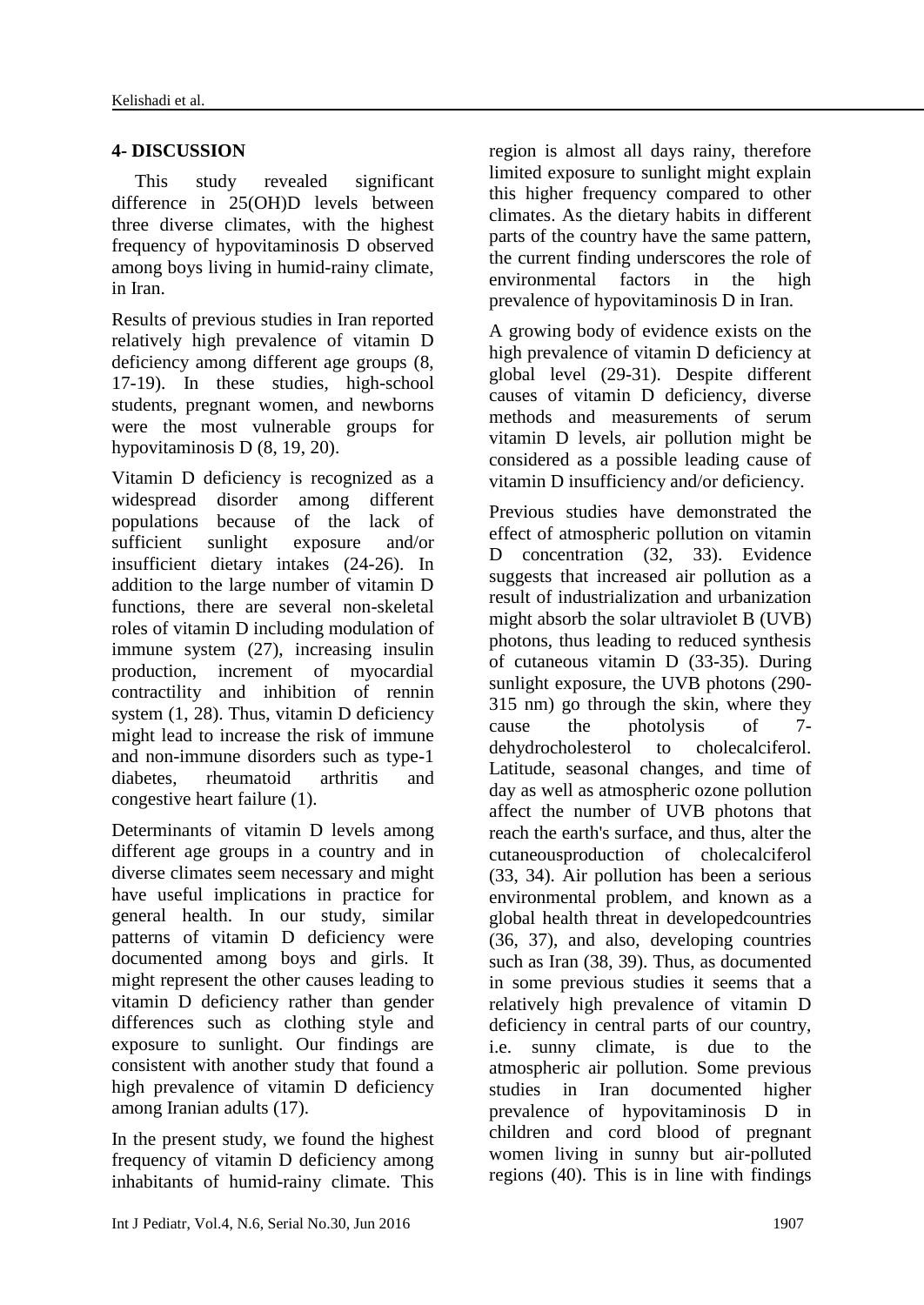of studies in sunny countries located in Africa and the Middle East [\(7\)](#page-5-5). Several features of the current study make its results valuable and practical. The data were obtained from a large nationally representative sample of Iranian schoolaged children, both genders and inhabitants of different climates. However, due to its cross-sectional nature, causality could not be inferred. Another possible limitation is that a single serum 25 (OH)D concentration might not accurately reflect vitamin D status for the whole year, however in all regions, blood samples were obtained at the same time, and the findings are compared in regions with different climates.

### **5- CONCLUSION**

 The prevalence of hypovitaminosis D is considerably high in Iranian adolescents, notably in inhabitants of humid-rainy climate region. Although the prevalence of vitamin D deficiency was similar in urban and rural areas, the importance of environmental factors should be highlighted in this regard, and implementing preventive strategies are recommended at national level by focusing on vulnerable groups.

### **6- CONFLICT OF INTEREST:** None.

### **7- ACKNOWLEDGMENT**

 The authors would like to thank the large team working, all students and school principals.

### **8- SOURCE OF FUNDING**

 The study was funded by Isfahan University of Medical Sciences (ID Number: 190149).

### **9- REFERENCES**

<span id="page-5-0"></span>1. Holick MF. Vitamin D deficiency. The New England journal of medicine. 2007 Jul 19;357(3):266-81. PubMed PMID: 17634462. Epub 2007/07/20. eng.

<span id="page-5-1"></span>2. Skaaby T, Husemoen LL, Borglykke A, Jorgensen T, Thuesen BH, Pisinger C, et al. Vitamin D status, liver enzymes, and incident liver disease and mortality: a general population study. Endocrine. 2014 Sep;47(1):213-20. PubMed PMID: 24272594. Epub 2013/11/26. eng.

3. Skaaby T, Husemoen LLN, Pisinger C, Jørgensen T, Thuesen BH, Fenger M, et al.<br>Vitamin D status and changes in Vitamin D status and changes in cardiovascular risk factors: a prospective study of a general population. Cardiology. 2012;123(1):62-70.

4. Skaaby T, Husemoen LLN, Pisinger C, Jørgensen T, Thuesen BH, Fenger M, et al. Vitamin D status and incident cardiovascular disease and all-cause mortality: a general population study. Endocrine. 2013;43(3):618- 25.

5. Husemoen LL, Skaaby T, Thuesen BH, Jorgensen T, Fenger RV, Linneberg A. Serum 25(OH)D and incident type 2 diabetes: a cohort study. European journal of clinical nutrition. 2012 Dec;66(12):1309-14. PubMed PMID: 23031851. Epub 2012/10/04. eng.

<span id="page-5-2"></span>6. Duval GT, Brangier A, Barre J, Launay CP, Beauchet O, Annweiler C. Vitamin D Deficiency and Incident Onset of Orthostatic Hypotension in Older Adults: Preliminary Results from the 'MERE' Study. Journal of the American Geriatrics Society. 2015 Jun;63(6):1245-7. PubMed PMID: 26096400. Epub 2015/06/23. eng.

<span id="page-5-5"></span>7. Green RJ, Samy G, Miqdady MS, El-Hodhod M, Akinyinka OO, Saleh G, et al. Vitamin D deficiency and insufficiency in Africa and the Middle East, despite year-round sunny days. South African medical journal  $=$ Suid-Afrikaanse tydskrif vir geneeskunde. 2015 Jul;105(7):603-5. PubMed PMID: 26447257. Epub 2015/10/09. eng.

<span id="page-5-4"></span>8. Salek M, Hashemipour M, Aminorroaya A, Gheiratmand A, Kelishadi R, Ardestani P, et al. Vitamin D deficiency among pregnant women and their newborns in Isfahan, Iran. Experimental and clinical endocrinology & diabetes. 2008;116(6):352.

<span id="page-5-3"></span>9. Hashemipour S, Larijani B, Adibi H, Javadi E, Sedaghat M, Pajouhi M, et al. Vitamin D deficiency and causative factors in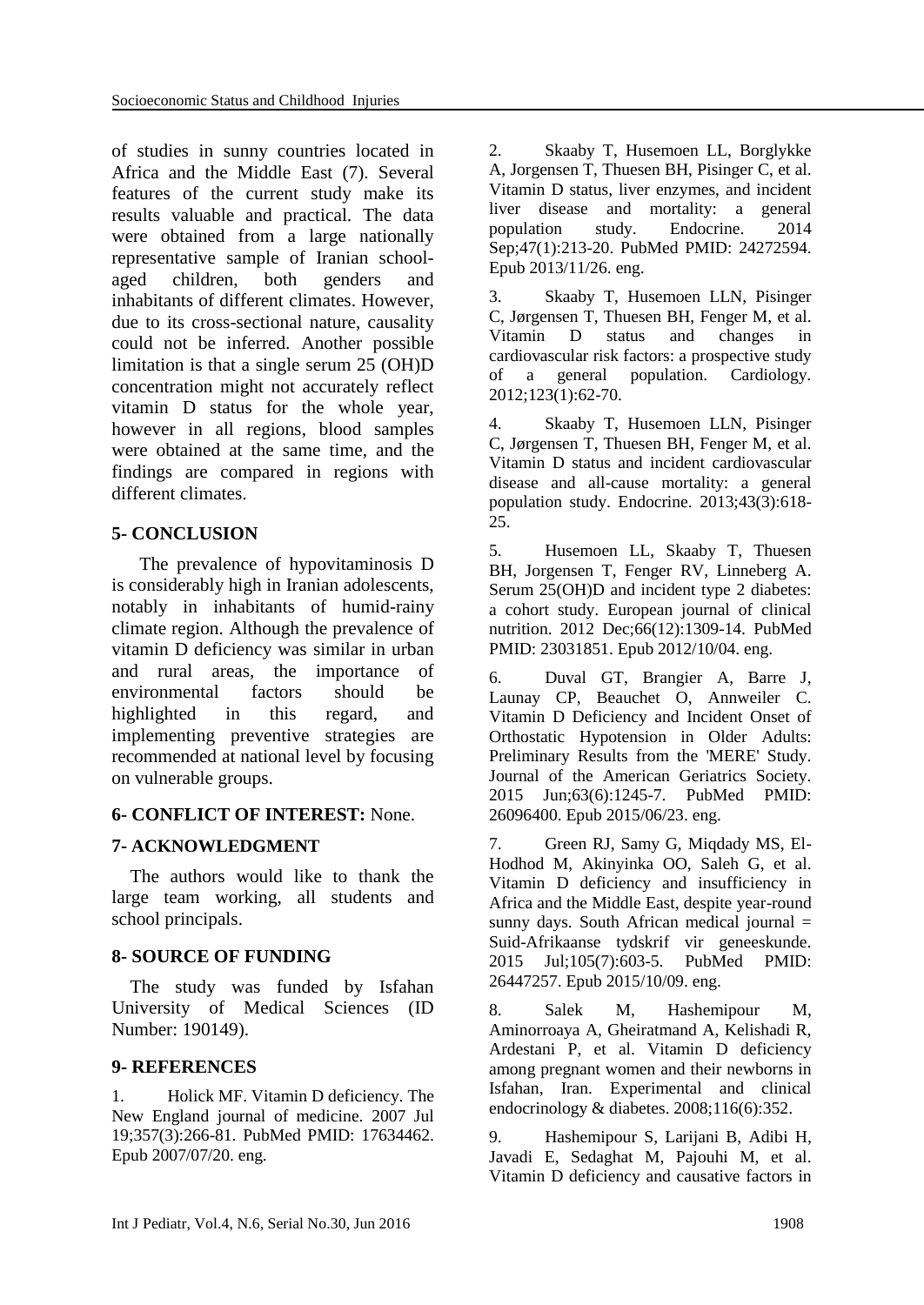the population of Tehran. BMC Public health. 2004;4(1):38.

<span id="page-6-0"></span>10. Pacifici GM. Effects of Vitamin D in Neonates and Young Infants. International Journal of Pediatrics. 2016;4(1):1273-85.

<span id="page-6-1"></span>11. Lips P. Vitamin D deficiency and secondary hyperparathyroidism in the elderly: consequences for bone loss and fractures and therapeutic implications. Endocrine reviews. 2001;22(4):477-501.

12. Holick MF, editor High prevalence of vitamin D inadequacy and implications for health. Mayo Clinic Proceedings; 2006;81(3):353-73. Elsevier.

<span id="page-6-2"></span>13. Boonen S, Bischoff-Ferrari H, Cooper C, Lips P, Ljunggren O, Meunier P, et al. Addressing the musculoskeletal components of fracture risk with calcium and vitamin D: a review of the evidence. Calcified tissue international. 2006;78(5):257-70.

<span id="page-6-3"></span>14. Bakhtiyarova S, Lesnyak O, Kyznesova N, Blankenstein M, Lips P. Vitamin D status among patients with hip fracture and elderly control subjects in Yekaterinburg, Russia. Osteoporosis international. 2006;17(3):441-6.

15. Sharawat I, Sitaraman S, Dawman L. Prevalence of Vitamin D Deficiency among Healthy School Children in Jaipur District, Rajasthan, India. International Journal of Pediatrics. 2015;3(4.2):801-.

16. Shamsian AA, Rezaee SA, Rajabiian M, Taghizade Moghaddam H. Serum 25 hydroxyvitamin D Levels in Patients Referred to Clinical Laboratories in Various Parts of Mashhad-Northeastern Iran. International Journal of Pediatrics. 2015;3(3.2):691-7.

<span id="page-6-4"></span>17. Hovsepian S, Amini M, Aminorroaya A, Amini P, Iraj B. Prevalence of vitamin D deficiency among adult population of Isfahan City, Iran. Journal of health, population, and nutrition. 2011;29(2):149.

<span id="page-6-5"></span>18. Azizi F, Rais [Zadeh](http://en.journals.sid.ir/SearchPaper.aspx?writer=7907) F, Mir Saeed Ghazi A. Vitamin D deficiency in a group of Tehran Population. 2000.

<span id="page-6-9"></span>19. Moussavi M, Heidarpour R, Aminorroaya A, Pournaghshband Z, Amini M. Prevalence of vitamin D deficiency in Isfahani high school students in 2004. Hormone Research in Paediatrics. 2005;64(3):144-8.

<span id="page-6-10"></span>20. Shahla A, Charehsaz S, Talebi R, Omrani M. Vitamin D deficiency in young females with musculoskeletal complaints in Urmia, northwest of Iran. IJMS. 2005;30(2):88-90.

<span id="page-6-6"></span>21. Kelishadi R, Heshmat R, Motlagh ME, Majdzadeh R, Keramatian K, Qorbani M, et al. Methodology and Early Findings of the Third Survey of CASPIAN Study: A National School-based Surveillance of Students' High Risk Behaviors. International journal of preventive medicine. 2012 Jun;3(6):394-401. PubMed PMID: 22783465. Pubmed Central PMCID: PMC3389436. Epub 2012/07/12.

<span id="page-6-7"></span>22. Holick MF, Binkley NC, Bischoff-Ferrari HA, Gordon CM, Hanley DA, Heaney RP, et al. Evaluation, treatment, and prevention of vitamin D deficiency: an Endocrine Society clinical practice guideline. The Journal of clinical endocrinology and metabolism. 2011 Jul;96(7):1911-30. PubMed PMID: 21646368. Epub 2011/06/08. eng.

<span id="page-6-8"></span>23. Farzadfar F, Danaei G, Namdaritabar H, Rajaratnam JK, Marcus JR, Khosravi A, et al. National and subnational mortality effects of metabolic risk factors and smoking in Iran: a comparative risk assessment. Population health metrics. 2011;9(1):55. PubMed PMID: 21989074. Pubmed Central PMCID: PMC3229448. Epub 2011/10/13. eng.

<span id="page-6-11"></span>24. O'Sullivan M, Nic Suibhne T, Cox G, Healy M, O'Morain C. High prevalence of vitamin D insufficiency in healthy Irish adults. Irish journal of medical science. 2008 Jun;177(2):131-4. PubMed PMID: 18274816. Epub 2008/02/16. eng.

25. Bener A, Alsaied A, Al-Ali M, Hassan AS, Basha B, Al-Kubaisi A, et al. Impact of lifestyle and dietary habits on hypovitaminosis D in type 1 diabetes mellitus and healthy children from Qatar, a sun-rich country. Annals of nutrition & metabolism. 2008;53(3- 4):215-22. PubMed PMID: 19077420. Epub 2008/12/17. eng.

26. Marwaha RK, Tandon N, Reddy DR, Aggarwal R, Singh R, Sawhney RC, et al. Vitamin D and bone mineral density status of healthy schoolchildren in northern India. The